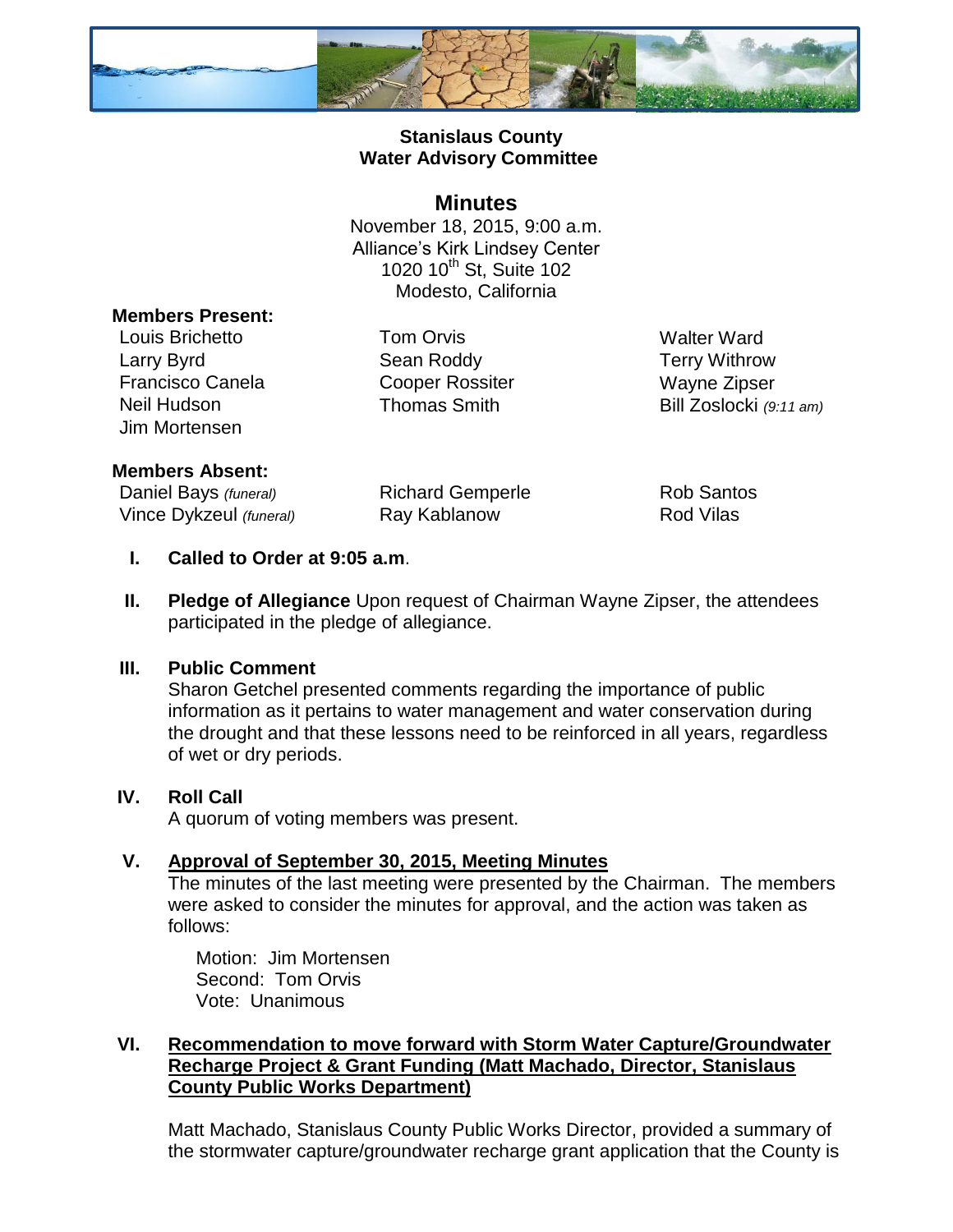pursuing funding for under the Proposition 1 Storm Water Master Planning program. The actual grant filing is not due until early in 2016, but preparations are being made now to align with all grant requirements, inlcuding letters of support from local stakeholders. The diagram and talking points used for this presentation are attached to these minutes and also are posted on the County's website with the presentation materials used for this meeting.

Motion: Tom Orvis Second: Jim Mortensen Vote: Unanimous

## **VII. Recommendation to move forward with Proposition 1 Grant Funding for County-wide Programmatic Environmental Impact Report related to Groundwater Sustainability Planning (Ward)**

Walter Ward, Stanislaus County Water Resources Manager, presented an overview of the preparation of a County-wide Programmatic Environmental Impact Report (PEIR) related to the implementation of the County's existing Groundwater Ordinance as well as informing multiple aspects of groundwater management related to SGMA compliance/implementation.

In particular, the scope of work includes critical analytical work related to scenario planning that will provide the foundational work needed to develop the required Groundwater Sustainability Plans (GSPs) and how the GSPs will mesh with the revised Groundwater Ordinance (GWO). The County stands in a very good position to receive significant funding support for the full development of this PEIR. The award of the grant by DWR is expected to occur in February 2016.

The WAC voted to submit a Letter of Support for the grant application.

The briefing packet for the groundwater planning grant is attached to these minutes.

Motion: Jim Mortensen Second: Tom Orvis Vote: 10 Ayes; 1 Abstention

# **VIII. Sustainable Groundwater Management Act (SGMA) Implementation Update (Ward)**

A summary of the regulations being developed by the DWR related to the Groundwater Sustainability Plan (GSP) criteria was provided, including the key steps in the timeline. DWR is expected to release a draft of the regulations in March of 2016 with the target deadline of formal adoption of the regulations by June 30, 2016. DWR staff will be invited to make a presentation to the WAC of the GSP regulations at a future meeting in early 2016.